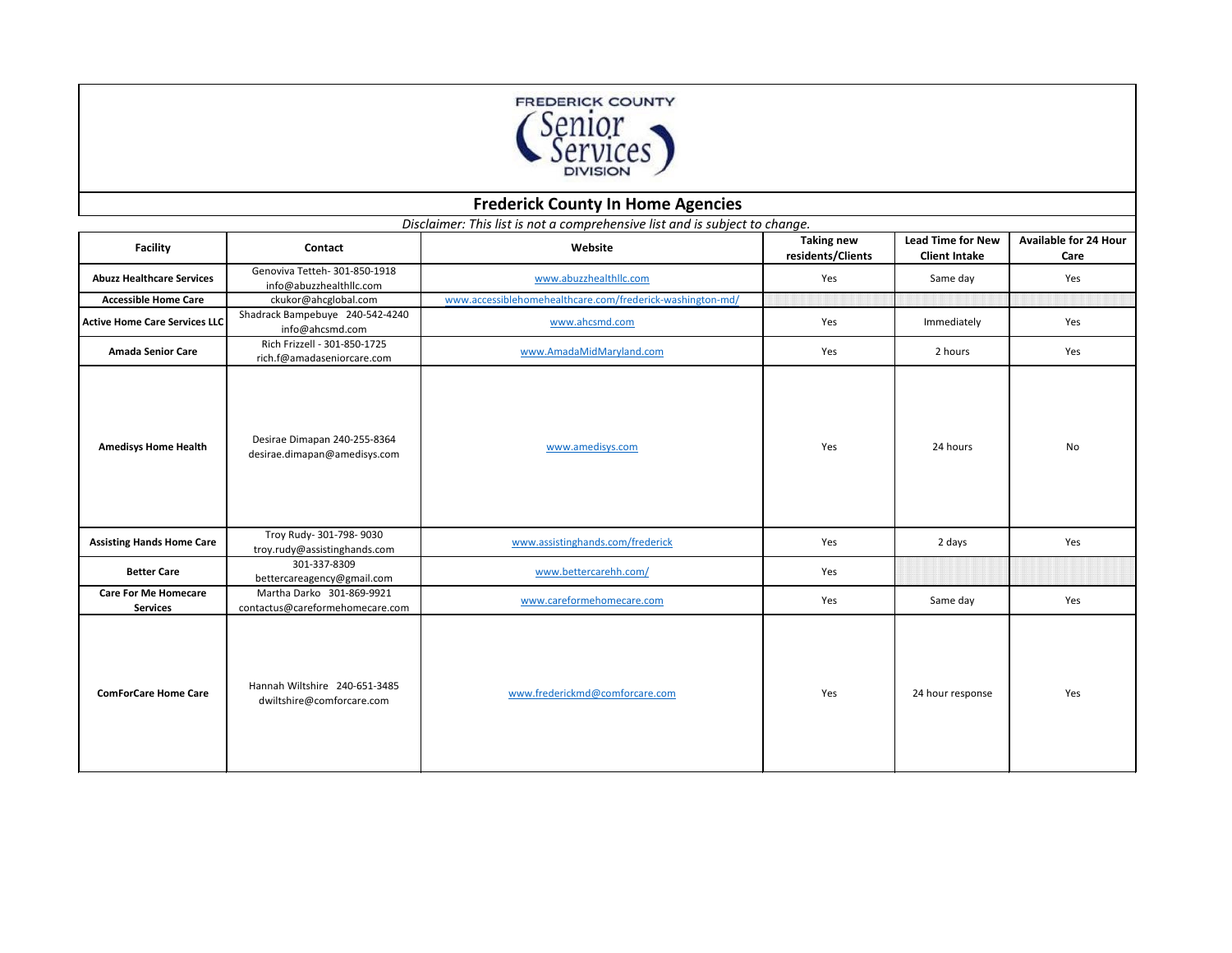| <b>Complete Care Solutions</b>                        | Sonia Mundle Smith 240-994-4968<br>info@completecaresolutionsllc.com        | www.completecaresolutionsllc.com                | Yes | 24 hours                      | Yes |
|-------------------------------------------------------|-----------------------------------------------------------------------------|-------------------------------------------------|-----|-------------------------------|-----|
| <b>Daily Basic Home Care LLC</b>                      | Annie Pouatchi 301-979-3405<br>dailybasic55@gmail.com                       | Dailybasichomecare.com                          | Yes | 9am-4pm                       | Yes |
| <b>Edenton Home Care Services</b>                     | 301-663-6489<br>measton@edenton-                                            | www.edenton-retirement.com                      |     |                               |     |
|                                                       | retirement.com<br>Mitch Markowitz                                           | www.familynursingcare.net                       | Yes |                               |     |
| <b>Family &amp; Nursing Care</b><br><b>First Care</b> |                                                                             | www.fcnursinginc.com                            |     |                               | Yes |
| <b>Frederick Health Home Health</b>                   | service@FCnursinginc.com<br>240-566-3568                                    | www.frederickhealth.org/Services/Home-Care.aspx | Yes |                               |     |
| <b>Helenvic Home Care</b>                             | Nagou 240-464-5866<br>info@helenvichomecare.com                             | www.helenvichomecare.com                        | Yes | Anytime                       | Yes |
| <b>Helping Hands</b>                                  | Erin Tock 301-662-1618<br>helpinghands.homecare@comcast.net                 | https://helpinghandsfrederick.webs.com/         | Yes | 24 - 48 hour response<br>time | No  |
| <b>Home Call of Frederick</b>                         | Ty Tawny 240-215-4668<br>tywana.tawney@lhcgroup.com                         | www.lhcgroup.com                                | Yes | 24 - 48 hour response<br>time | No  |
| <b>Home Care Assistance</b>                           | Lauren McGraw-<br>301-639-8813<br>LMcGraw@homecareassistance.com            | www.homecareassistance.com                      | Yes | 24 hours                      | Yes |
| <b>Homecare By Edenton</b>                            | Michele Easton                                                              | www.edentonhomecare.com                         | Yes | 1-2 days                      | No  |
| <b>Home Centris Healthcare</b>                        | Margie McWilliams<br>Margie.mcwilliams@homecentris.com<br>855-215-8865 x381 | www.homecentrisfrederick.com                    | Yes | 36-48 hours                   | Yes |
| <b>Home Instead Senior Care</b>                       | Brad Snively 301-846-9922<br>Brad.Snively@homeinstead.com                   | www.homeinstead.com                             | Yes | $2 - 3$ days                  | Yes |
| <b>Humble Loving HomeCare</b><br><b>Services LLC</b>  | Ayeshata Turay Sinlah                                                       | Humblelovingcaremd.com                          | Yes | Anytime                       | Yes |